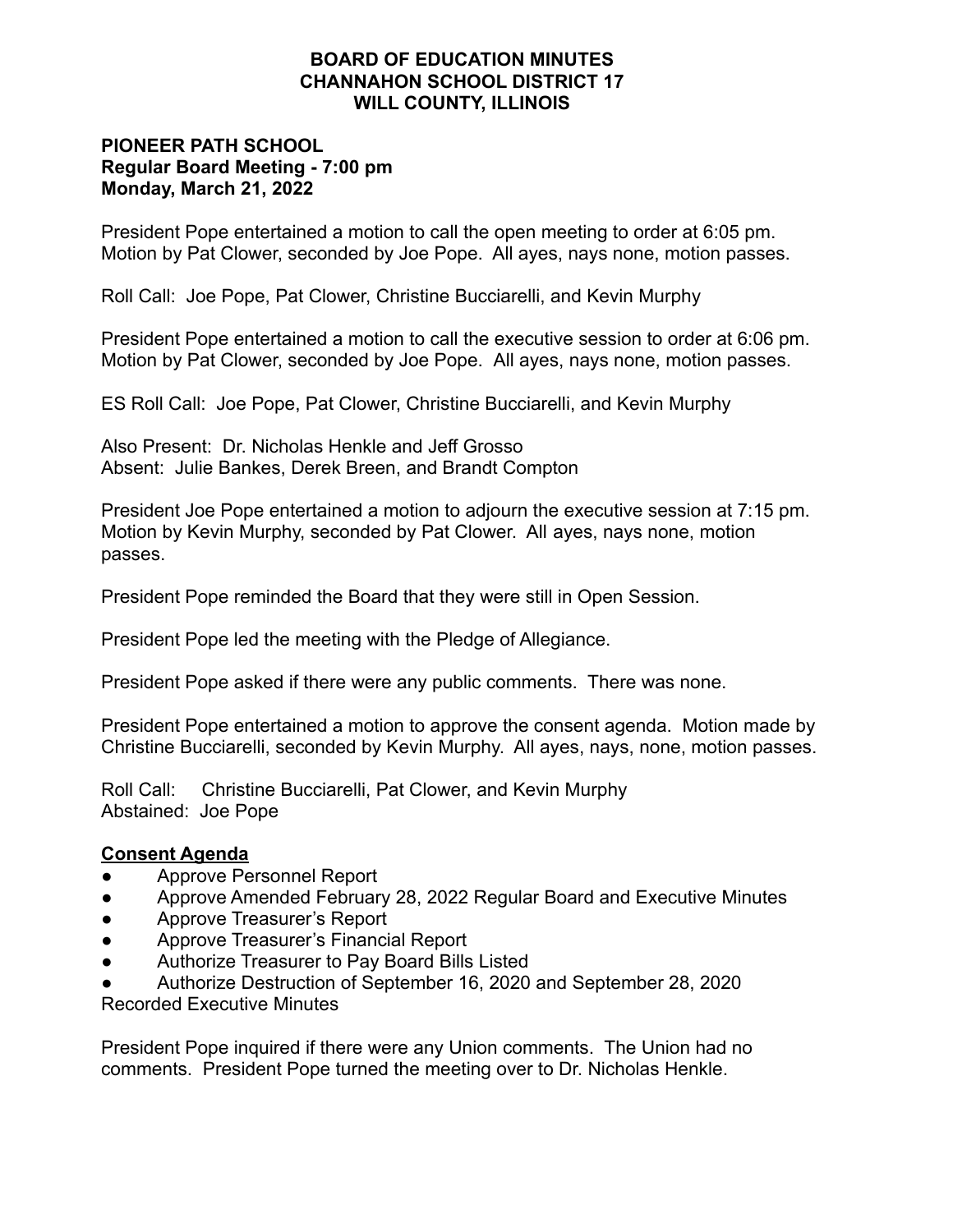Dr. Henkle recognized Kaden Meyer and Kane Robles as 2022 State Champion Wrestlers. Both Kaden and Kane will be recognized on a public road sign in Channahon.

Dr. Henkle recommended School Board Meeting dates and times for 2022-2023 school year. The recommended schedule did not include a regular July meeting. The Board decided to amend the schedule that was presented to include a meeting on July 25, 2022 with the possibility of removing if regular business is not required. President Pope recommended a motion to approve the amended Regular Board Meeting Location/Dates/Times for 2022-2023. Motion by: Pat Clower, seconded by Joe Pope. All ayes, nays none, motion passes.

Roll Call: Christine Bucciarelli, Pat Clower, Kevin Murphy and Joe Pope.

Dr. Henkle recommended the Board approve the Second Read of Press Plus Policy 108 including policies: 2:20, 2:105, 2:110, 2:120, 2:150, 2:220, 2:260, 3:40, 3:50, 3:60, 4:60, 4:80, 4:110, 4:120, 4:150, 4:160, 4:165, 4:170, 4:175, 5:10, 5:20, 5:30, 5:50, 5:90, 5:100, 5:120, 5:125, 5:150, 5:185, 5:200, 5:210, 5:220, 5:250, 5:260, 5:330, 6:15, 6:20, 6:50, 6:80, 6:120, 6:130, 6:220, 6:340, 7:10, 7:20, 7:50, 7:60, 7:70, 7:80, 7:150, 7:165, 7:180, 7:190, 7:200, 7:210, 7:250, 7:260, 7:310, 7:340, 7:345, 8:70, 8:100.

Press Plus 108 policies recommended with amendments include: 7:160, 7:240, 7:290. Press Plus Policies not Recommended for Approval include: 6:60, 6:135, 6:180, 6:300, 6:320, 7:30. President Pope recommended a motion to approve the second and final read updates of Press Plus Policy 108. Motion by: Kevin Murphy, seconded by Christine Bucciarelli. All ayes, nays none, motion passes.

Roll Call: Pat Clower, Kevin Murphy, Joe Pope, and Christine Bucciarelli

After roll call, the Board made a motion to delete policy 7:165. President Pope recommended a motion to approve the second and final read updates of Press Plus Policy 108 with a modification to delete policy 7:165. Motion by Kevin Murphy, seconded Christine Bucciarelli. All ayes, nays none, motion passes.

Roll Call: Pat Clower, Kevin Murphy, Joe Pope, and Christine Bucciarelli

Dr. Henkle recommended the Board approve the amended FY23 Channahon District 17 calendar. This calendar includes the election day holiday in November and aligns breaks with neighboring districts. President Pope recommended a motion to approve the amended FY23 calendar. Motion by: Pat Clower, seconded by Kevin Murphy. All ayes, nays none, motion passes.

Roll Call: Kevin Murphy, Joe Pope, Christine Bucciarelli, and Pat Clower

Dr. Henkle discussed the Chanooka Braves request to replace the two aging sheds at N. B. Galloway School with one larger shed (30x35x12) constructed of metal. The shed would sit on a concrete slab which would make it a permanent structure and property of the school district. The Director of Buildings and Grounds surveyed the area and selected three possible locations for the shed. The Board chose location A, with the exception that the shed would include a  $\frac{1}{4}$  turn from the description on the map that was presented. President Pope recommended a motion to authorize the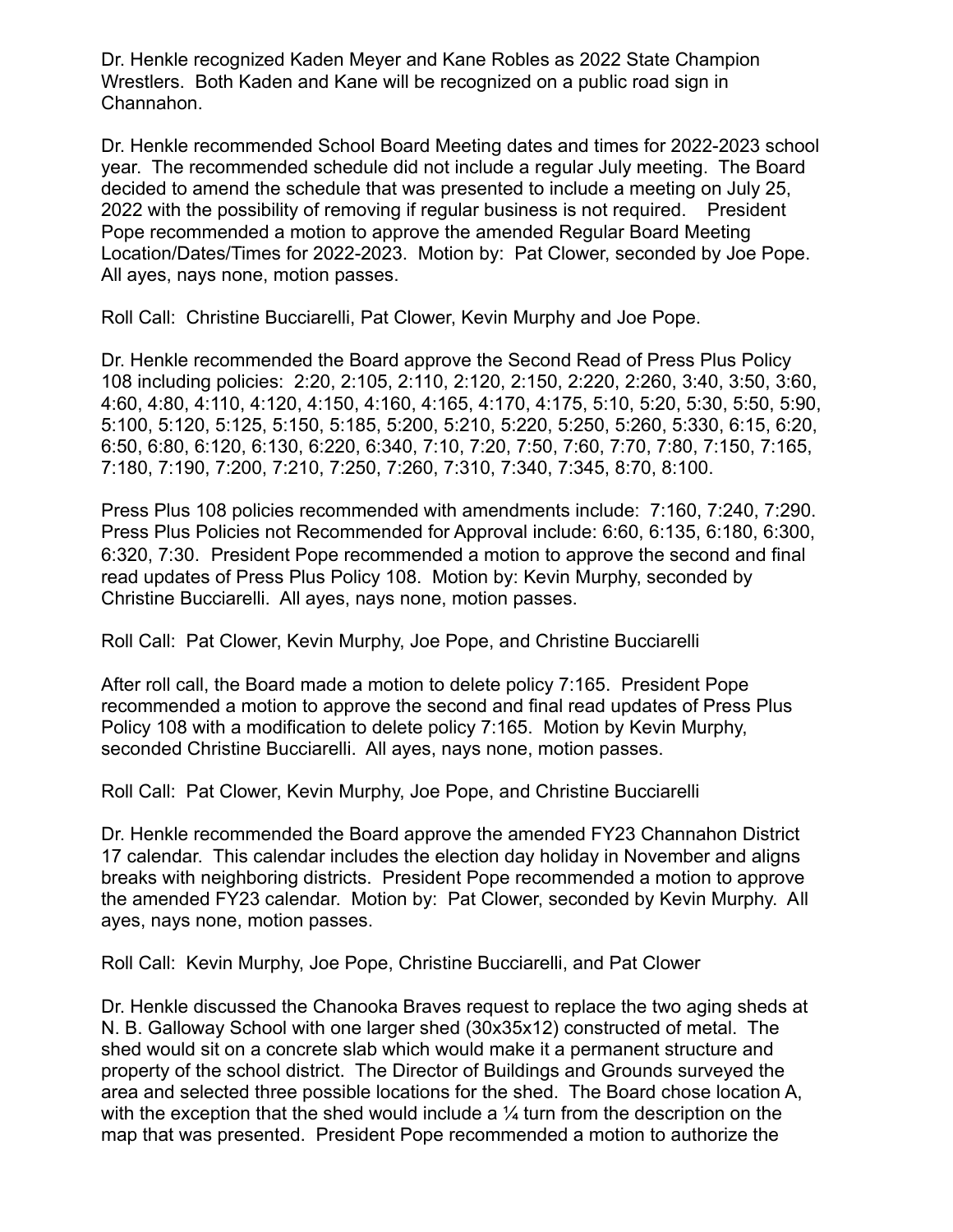Chanooka Braves to install a metal shed on a concrete slab at location A, amended to include a  $\frac{1}{4}$  turn identified on the N. B. Galloway map. Motion by: Kevin Murphy, seconded by Pat Clower. All ayes, nays none, motion passes.

Roll Call: Joe Pope, Christine Bucciarelli, Pat Clower, and Kevin Murphy

Dr. Henkle recommended the Board approve an increase in FY23 administrative salaries of 4% over FY22. President Pope recommended a motion to approve a 4% increase for administrative staff in a single-year contract. Motion by: Christine Bucciarelli, seconded by Pat Clower. All ayes, nays none, motion passes.

Roll Call: Christine Bucciarelli, Pat Clower, Kevin Murphy, and Joe Pope

Dr. Henkle presented a one-year SOWIC Lease Agreement for FY23. The lease amount increased from \$64,000 to \$76,000 and includes a total of 19 spaces. Dr. Henkle also mentioned that we will be welcoming back Early Childhood and CAB Early Childhood classes in FY23. President Pope recommended a motion to approve the FY23 SOWIC Lease Agreement. Motion by: Joe Pope, seconded by Kevin Murphy. All ayes, nays none, motion passes.

Roll Call: Pat Clower, Kevin Murphy, Joe Pope, and Christine Bucciarelli

Dr. Henkle presented the Board with a Memorandum of Understanding to correct the Scrivener's errors in sections 8.2 and 12.1 that were not intended by the Union or the Board during contract negotiations. President Pope recommended a motion to approve the Memorandum of Understanding addressing the Scrivener's errors in sections 8.2 and 12.1 of the Union Contract. Motion by: Pat Clower, seconded by Kevin Murphy. All ayes, nays none, motion passes.

Roll Call: Kevin Murphy, Joe Pope, Christine Bucciarelli, and Pat Clower

Dr. Henkle recommended the Board authorize the renewal of contracts for the listed part-time, first, second, and third year teachers.

Part-Time Non-Tenured Contracts: Dawn McMillin (CJHS)

First Year Full-Time Non-Tenured Contracts: Kara Freeman (NBG), Jill Huddlestun (NBG), Kathryn Perry (NBG), Hannah Petrovic (NBG), and Lindsay Gardner (CJHS) Second Year Full-Time Non-Tenured Contracts: Julie Cryder (NBG), Mishel Daletski (PP), Audrey Hanouw (PP), Tracey Harvey (PP), Stephanie Furlong (TRS), Emmie Geijer (TRS), Holly Keenon (TRS), Rachel May (TRS), Emily Sergeant (TRS), Elizabeth Burrs (CJHS), and Brian Papp (CJHS)

Third Year Full-Time Non-Tenured Contracts: Jacqueline Allen (NBG), Christina Duris (NBG), Lori Miller (NBG), Jacqueline Seidl (NBG), and Katie Slowikowski (PP)

President Pope recommended a motion to authorize the renewal of contracts for the listed part-time, first, second, and third year teachers. Motion by: Kevin Murphy, seconded by Christine Buccarelli. All ayes, nays none, motion passes.

Roll Call: Christine Bucciarelli, Pat Clower, and Kevin Murphy Abstained: Joe Pope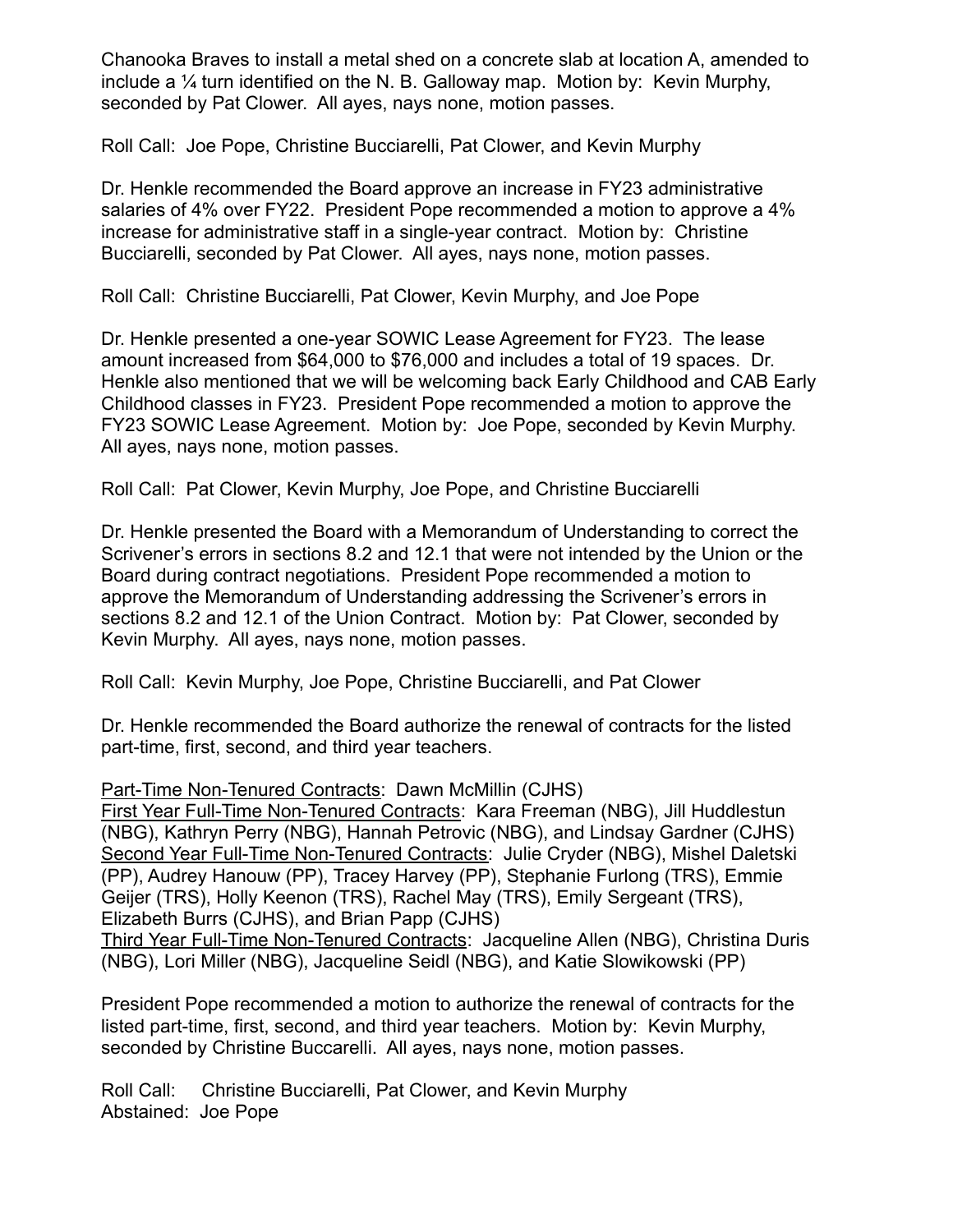Dr. Henkle recommended the Board award re-employment and tenure status for the following employees who are eligible for District tenure beginning August 2022: Nicole Ellison (NBG), Gina Livingston (NBG), Allison Skinner (NBG), Cailee Tylin (NBG), Kelli Williams (NBG), Maggie Obediah (PP), Ella Horton (TRS), and Paula Wilkinson (TRS). President Pope recommended a motion to award re-employment and tenure status to the listed teachers. Motion by: Joe Pope, seconded by Pat Clower. All ayes, nays none, motion passes.

Roll Call: Christine Bucciarelli, Pat Clower, Kevin Murphy, and Joe Pope

Dr. Henkle recommends the Board make the following positions permanent in school year FY23:

- 1. Four 'daily substitute' positions (one/building). These team members would provide support wherever needed, typically as a classroom substitute.
- 2. Two custodial positions. One will focus on daily cleaning and disinfecting of our four schools, buses, common areas, gymnasiums, lunchrooms, etc. The other custodian will provide needed cleaning services at Galloway, our largest building, and serve as standing support to buildings struggling with staff issues.

Dr. Henkle also mentioned that we can continue employing the sub positions as long-term subs or employ them as utility positions. A formal recommendation will be brought forth at the April Board meeting; however, the Board would like the sub positions and custodial positions to be two separate action items.

Dr. Henkle discussed the Board's interest to increase non-certified, non-union base wages (new employees) by \$1.00/hr annually through FY25 to stay ahead of the mandated minimum wage mandate set forth in PA-1072. In addition, Dr. Henkle recommended increasing all non-certified employees the greater of \$1.00/hr increase or 5% over this time period on a year-by-year basis. The Board suggested that an additional option of the greater of \$1.00/hr or 4% also be presented. Administration will prepare a recommendation with options for the April Board meeting.

President Pope turned the meeting over to Jeff Grosso for the Business Office Report.

Jeff Grosso presented the reports from the recently completed WIPFLI Single Audit process for federal funds received in FY21. No compliance findings were reported and all audit elements are now completed for FY21.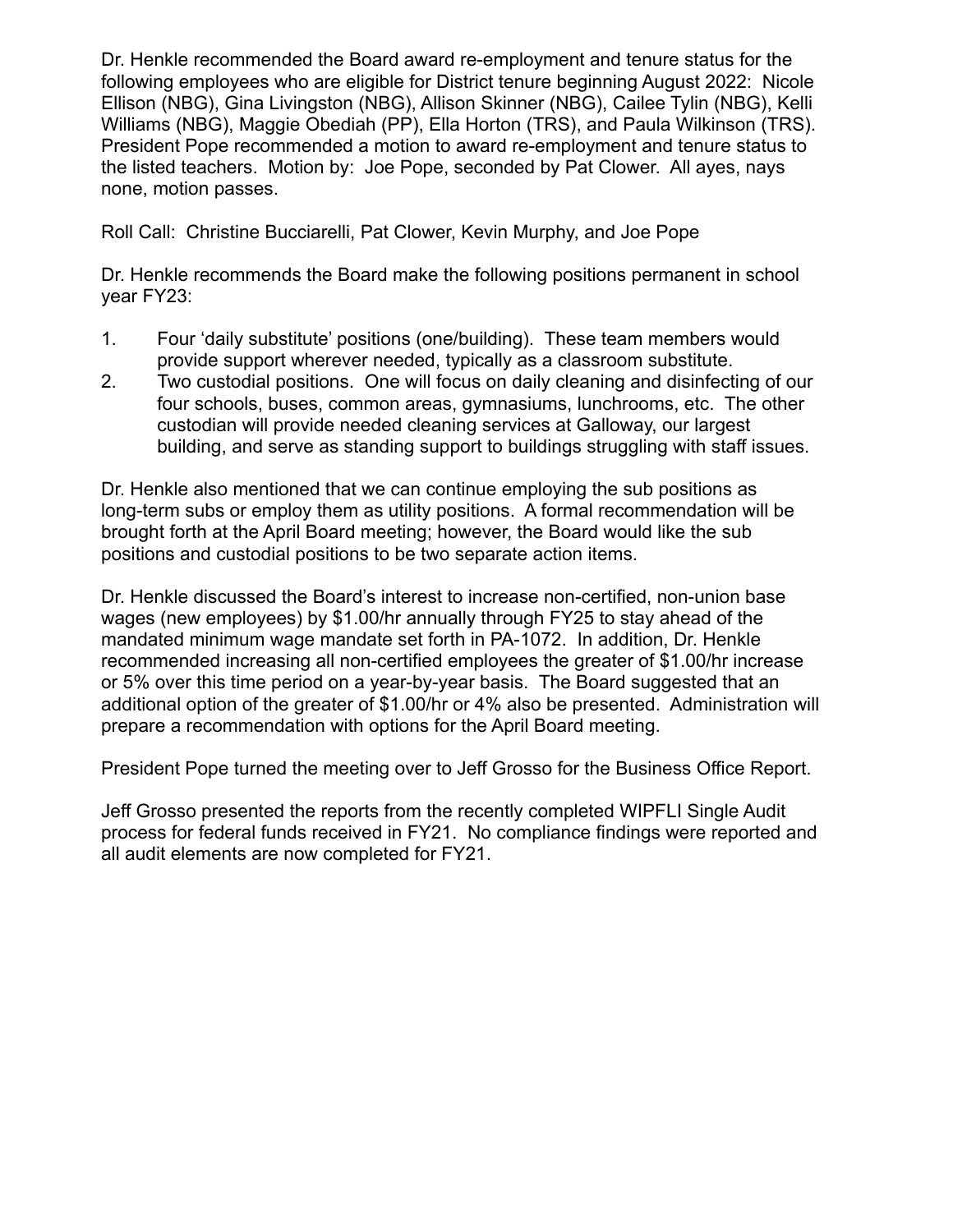Jeff Grosso recommended the Board approve a proposal from Specialty Floors to sand, repaint new lines, shuffleboard lines, lettering and logo, and apply clear coating to the Channahon Junior High School gym floor at an estimate of \$28,750. This includes two coats of clearcoat. The logo will be the block 'C' with a circle surrounding it. This will be a FY23 budget expense. President Pope recommended a motion to accept the proposal from Specialty Floors to sand, re-line, and apply clear coating to the gym floor at Channahon Junior High. Motion by: Kevin Murphy, seconded by Pat Clower. All ayes, nayes none, motion passes.

Roll Call: Pat Clower, Kevin Murphy, Joe Pope, and Christine Buccarelli

Jeff Grosso discussed the PTAB recapture extension (PA 102-0519/SB508). The Will County Clerk has determined that a recapture amount of \$18,432.34 will be extended to CSD17 in addition to the extension resulting from Levy 2021. This amount is not subject to the tax cap law (PTELL); therefore, not making it a permanent future gain or loss in tax revenue. Administration is asking if the Board would like to take action to accept the recapture extension or abate it. President Pope recommended a motion to abate \$18,432.34 of the PA 102-0519 Recapture Tax Extension. Motion by: Joe Pope, seconded by Pat Clower. All ayes, nays none, motion passes.

Roll Call: Kevin Murphy, Joe Pope, Christine Bucciarelli, and Pat Clower

Jeff Grosso discussed the five-year financial forecast and 2021 Levy considerations. In addition to abstaining from reducing the levy, Mr. Grosso presented the option of a one-time 2021 levy reduction of \$227,835 or a 50% ExxonMobil EAV reduction offset which would compound into a total cash flow loss of \$1,497,697 and fund balance reduction of \$1,246,229 by 2027. He also presented an option of a one-time 2021 levy reduction of \$445,671 or a 100% ExxonMobil EAV reduction offset which would compound into a total cash flow loss of \$2,995,363 and fund balance reduction of \$2,492,466 by 2027. In light of the many threats from the current financial crisis of the State of Illinois, nationwide hyperinflation, future facility improvement needs, and all the while maintaining a high-quality instructional environment, Administration recommended the Board abstain from reducing the 2021 levy. President Pope recommended a motion to abstain from reducing the 2021 levy as already adopted on December 13, 2021. Motion by: Joe Pope, seconded by Christine Bucciarelli. 2 ayes, 2 nays, motion defeated.

Roll Call: Ayes: Joe Pope, Christine Bucciarelli Nays: Pat Clower and Kevin Murphy

Jeff Grosso discussed a FY22 amended budget. For the adopted FY22 budget, the final Annual Financial Report (AFR) calculation determined that too much was budgeted in Fund 10's reimbursement line item (\$800,000) and not enough in Fund 40's (\$800K). The total disbursement, by Board action, was still \$10M. To accommodate the \$800K increased expense in Fund 40, an amended budget will be required according to Illinois School Code. Administration recommends the Board approve the Channahon School District 17 tentative amended budget for FY22 and direct administration to place the tentative amended budget on file for public inspection for at least thirty (30) days prior to adoption on April 25, 2022. With this action, the Board also directs administration to publish a notice of public hearing for the 2021-22 District amended budget to be held April 25, 2022, at 6:55 pm at the Richard J.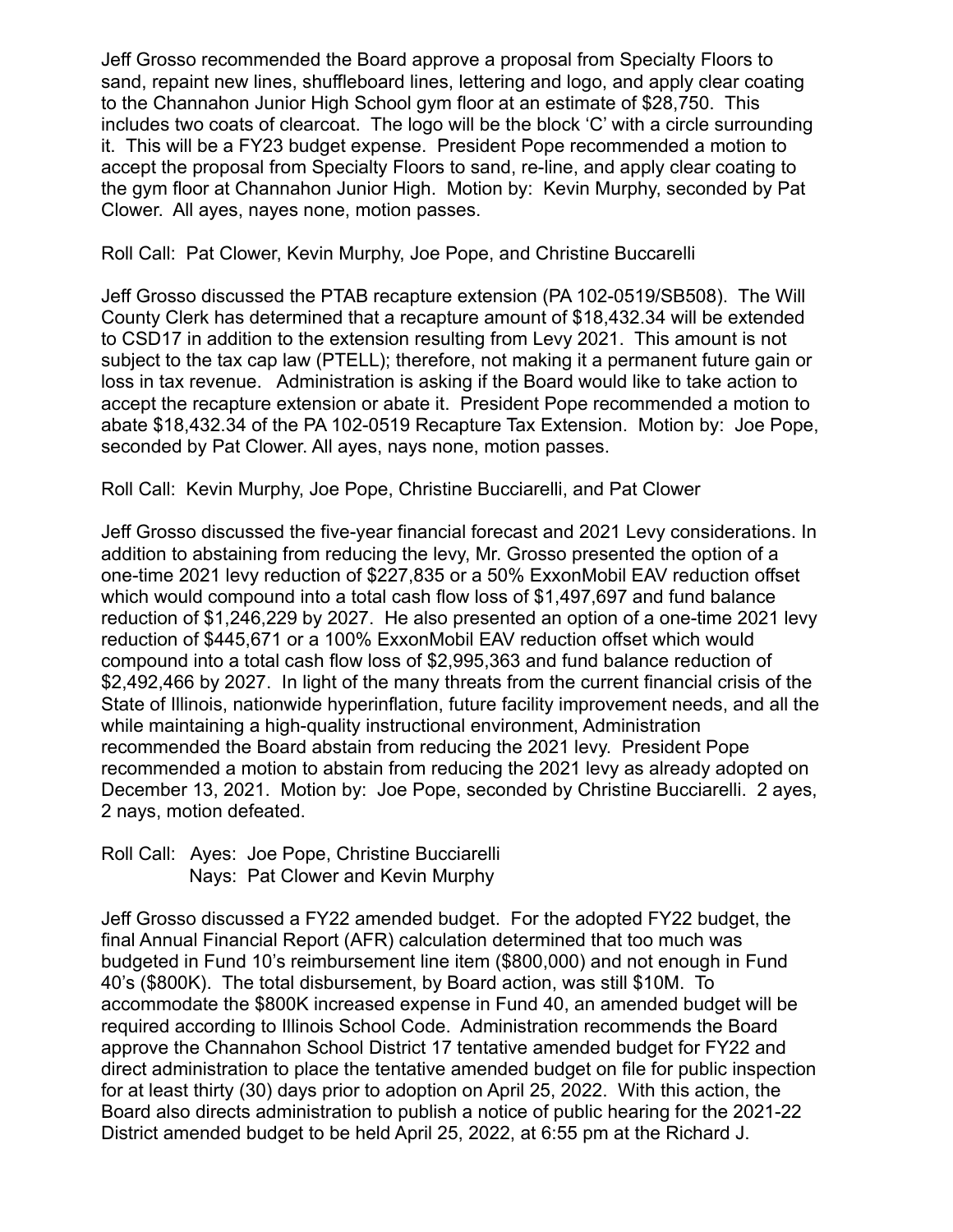Dombrowski Administrative Center located at Pioneer Path School. President Pope recommended a motion to approve the Channahon School District 17 2021-22 tentative amended budget. Motion by: Christine Bucciarelli, seconded by Kevin Murphy. All ayes, nays none, motion passes.

Roll Call: Christine Bucciarelli, Pat Clower, Kevin Murphy, and Joe Pope

Jeff Grosso recommended ordering 150 Chromebooks which are ordered annually for incoming 5th grade students and replacing the K-4 student Chromebooks at Pioneer Path and Galloway as well as staff Chromebooks which have not been replaced since the inception of the 1:1 program in 2017. As discussed in February, lead times on Chromebooks are longer than usual. The cost per device is \$330.77 for a total Chromebook purchase cost of \$301,000.70. However, to accommodate new charging systems on Chromebooks, 27 charging cart power units in NBG/PP must be replaced. The total cost to replace the power units in the charging carts is \$9,450. The cost to purchase 910 Chromebooks and replacement power units for 27 charging carts is \$310,450.70. ESSER III funds in the amount of \$84,478, along with the recently increased technology fees will help offset the grand total cost. This will be a FY23 budgeted expense. President Pope recommended a motion to approve the purchase of 910 Chromebooks and 27 charging cart power unit replacements for a total cost of \$310,450.70. Motion by: Joe Pope, seconded by Pat Clower. The motion was amended to include Dell as the vendor. Amended motion by: Joe Pope, seconded by Pat Clower. All ayes, nays none, motion passes.

Roll Call: Pat Clower, Kevin Murphy, Joe Pope, and Christine Bucciarelli

Jeff Grosso recommended a phone system replacement for the District. The current system is limited in its capabilities and functionality and has had issues causing either quality reduction or system downtime. In addition, FirstComm has informed the District that our current cost of \$661/month will go up to \$3,300/month in the coming months. Administration recommends the Board approve a hosted system which will provide secure/redundant communications and access to features such as building intrusion and weather alerts, 2-way intercom paging, integrated e911, 24/7 bully hotlines, e-faxing, and on-demand call log reporting that are not currently available with to us.

After receiving five provider proposals, Rival5 provided a 5-year comprehensive proposal that will meet all of CSD17's current and future phone and school safety communication needs. The proposed monthly cost of service would be \$3,609, while one-time hardware costs would be \$24,860 after buy-back and credit offsets. This project will be completed this summer. President Pope recommended a motion to accept the proposal submitted by Rival5 to provide CSD17 with a modern phone service, replacement phones, and the RLock emergency broadcast/notification service. Motion by: Kevin Murphy, seconded by Pat Clower. All ayes, nays none, motion passes.

Roll Call: Kevin Murphy, Joe Pope, Christine Bucciarelli, and Pat Clower

Jeff Grosso recommended the Board approve a Chromecare warranty for the 5th-8th grade Chromebooks starting in 2023. He explained that since the inception of the 1:1 Chromebook program in 2017, the District has assumed all costs associated with parts and repairs of Chromebooks. This warranty, ranging from 4 years of coverage for 5th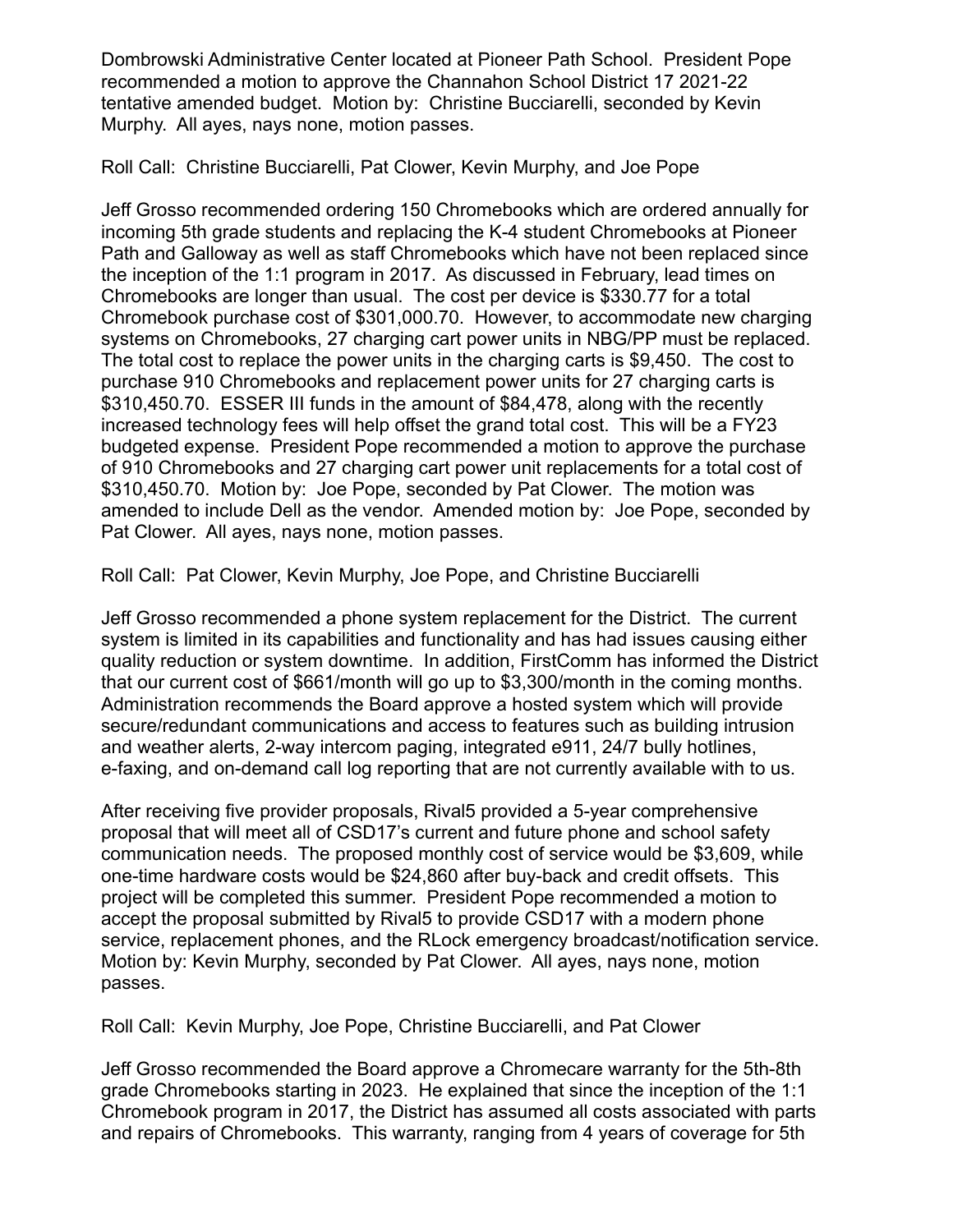grade and one year for 8th grade, will cover the cost of all parts, Dell certified repairs, and full accidental protection for 600 Chromebooks at the 5th-8th grade level at an estimated cost of \$35,100 and will be a FY23 budgeted expense. President Pope recommended a motion to accept the proposal from Technology Resource Advisors for a Chromecare warranty for 5th-8th grade Chromebooks starting in fiscal year 2023 for the amount of \$35,100. Motion by: Pat Clower, seconded by Joe Pope. 3 ayes, 1 nay, motion passes.

# Roll Call: Ayes: Joe Pope, Christine Bucciarelli, Pat Clower Nays: Kevin Murphy

Jeff Grosso reminded the Board that the current district Smoothwall network firewall is six years old and nearing the end of its license term, life expectancy, and support. District staff is seeking Board authorization to use Category 2 erate funds to cover 40% of the total eRate eligible cost. 65% of the firewall proposal cost is eRate eligible. Administration recommends accepting the SHI proposal for the firewall with 1-year support/licensing option for a post-erate cost of \$39,749.84. The firewall would be a FY23 expense per erate rules. President Pope recommended a motion to accept the network firewall proposal; with 1-year support and licensing, pending eRate approval, from SHI in the amount of \$39,749.84. Motion by: Kevin Murphy, seconded by Christine Bucciarelli. All ayes, nays none, motion passes.

Roll Call: Christine Bucciarelli, Pat Clower, Kevin Murphy, and Joe Pope

Jeff Grosso discussed the FY23 bus replacement program. In the past, the frequency of replacing buses has been two buses per year. The District would like to prepare bids to replace two buses in FY23. Bus prices are currently up 15% due to inflation and reduced supply. To get ahead of further price increases, the District is asking the Board to seek bids to replace a large bus and a small bus that are coming out of lease in 2023.

We are aware of a 2022 35-passenger Microbird bus that is currently being built for another district that canceled the order. This bus is quoted at \$75,624 which is \$3,000 less than the 18-passenger lift bus we ordered in July. Since we need to replace a small bus coming off lease next school year, the District would like to bid on this bus which would save on 2023 bus price increases. Our small bus fleet would be maintained for the future at four buses. In addition, a 35-passenger bus would give the District more flexibility in adding students from other small bus routes as well as using the bus for large-group event trips where large buses are normally used. Bus 12 is an 83-passenger 2015 Bluebird with 53,000 miles and is slated for replacement. Before repair costs mount, Bus 12 is recommended for trade-in and replacement.

Administration will bring action in April to go to bid for both buses.